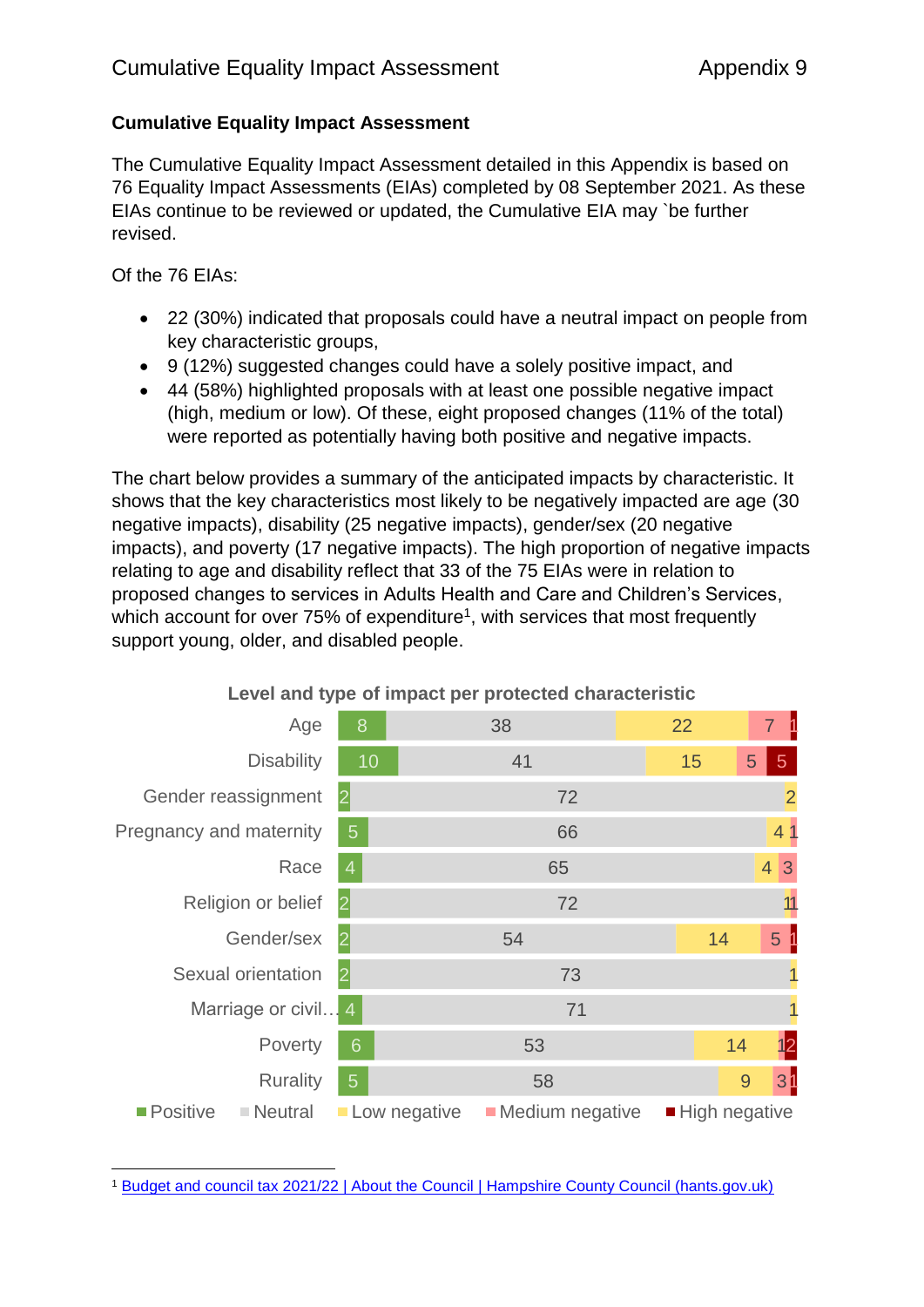Of the 44 EIAs that identified potential negative impacts, 33 of these identified negatively impacts on more than one group. The table below shows the frequency of combinations of two characteristics, with combinations that appear at least five times shaded in grey:

|                                  | Age                    | Disability              | reassignment<br>Gender | Pregnancy and<br>maternity | Race                   | Religion or belief     | Gender/sex             | orientation<br>Sexual  | Marriage or civil<br>partnership | Poverty     | Rurality    |
|----------------------------------|------------------------|-------------------------|------------------------|----------------------------|------------------------|------------------------|------------------------|------------------------|----------------------------------|-------------|-------------|
| <b>Rurality</b>                  | 10<br>(13%)            | 11<br>(14%)             | 1<br>(1%)              | $\overline{2}$<br>(3%)     | 5<br>(7%)              | $\overline{2}$<br>(3%) | 5<br>(7%)              | 1<br>(1%)              | 1<br>(1%)                        | 10<br>(13%) | 13<br>(17%) |
| Poverty                          | 11<br>(14%)            | 12<br>(16%)             | 1<br>(1%)              | 3<br>(4% )                 | 5<br>(7%)              | $\overline{2}$<br>(3%) | $6\phantom{1}$<br>(8%) | 1<br>(1%)              | 1<br>(1%)                        | 17<br>(22%) |             |
| Marriage or civil<br>partnership | 1<br>(1%)              | 1<br>(1%)               | 1<br>(1% )             | 1<br>(1% )                 | 1<br>(1%)              | 1<br>(1%)              | 1<br>(1%)              | 1<br>(1%)              | $\mathcal I$<br>(1%)             |             |             |
| Sexual<br>orientation            | 1<br>(1%)              | 1<br>(1%)               | 1<br>(1%)              | 1<br>(1%)                  | 1<br>(1%)              | 1<br>(1%)              | 1<br>(1% )             | $\mathcal{I}$<br>(1% ) |                                  |             |             |
| Gender/sex                       | 14<br>(18%)            | 9<br>(12%)              | 1<br>(1%)              | $\overline{4}$<br>(5%)     | $\overline{4}$<br>(5%) | $\overline{2}$<br>(3%) | 20<br>(26%)            |                        |                                  |             |             |
|                                  |                        |                         |                        |                            |                        |                        |                        |                        |                                  |             |             |
| Religion or belief               | $\overline{2}$<br>(3%) | $\overline{2}$<br>(3%)  | 1<br>(1%)              | $\overline{2}$<br>(3%)     | $\overline{2}$<br>(3%) | $\overline{2}$<br>(3%) |                        |                        |                                  |             |             |
| Race                             | $6\phantom{1}$<br>(8%) | $6\phantom{1}6$<br>(8%) | 1<br>(1%)              | $\overline{2}$<br>(3%)     | $\overline{7}$<br>(9%) |                        |                        |                        |                                  |             |             |
| Pregnancy and<br>maternity       | $\overline{4}$<br>(5%) | 4<br>(5%)               | 1<br>(1%)              | 5<br>(7%)                  |                        |                        |                        |                        |                                  |             |             |
| Gender<br>reassignment           | $\overline{2}$<br>(3%) | 1<br>(1%)               | $\overline{2}$<br>(3%) |                            |                        |                        |                        |                        |                                  |             |             |
| <b>Disability</b>                | 21<br>(28%)            | 25<br>(33%)             |                        |                            |                        |                        |                        |                        |                                  |             |             |

This demonstrates that the most frequent combinations of impacts involve age, disability, race, gender/sex, poverty, and rurality.

Of the 30 EIAs that referenced impacts on age:

- five mentioned impacts on children and young people, of which one specified those aged 5 to 25,
- seven mentioned impacts on adults, with specific mentions on those aged under 30 (one mention), 30-54 (one mention), and 55-64 (three mentions), and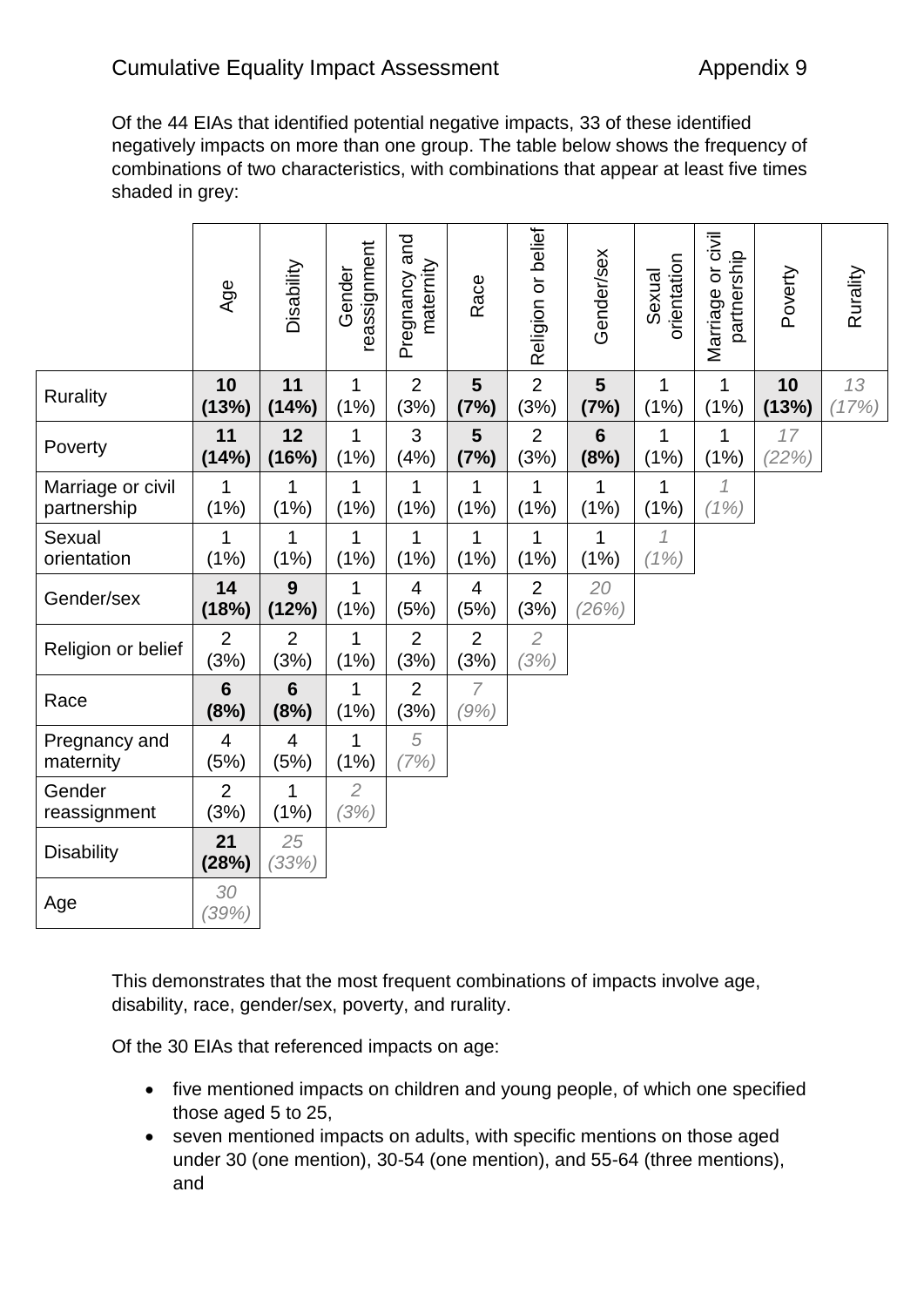## Cumulative Equality Impact Assessment **Appendix 9** Appendix 9

• 16 mentioned impacts on older people, with four specifying impacts on those aged 65 or over

Of the 25 EIAs that referenced impacts on disability:

- 15 made reference to disabled people without reference to any specific disabled groups,
- five mentioned people with physical disabilities,
- four mentioned people with disabilities impacting their motor skills,
- two mentioned people with mental health issues,
- two mentioned learning disabilities, and
- there was one mention each for children with Special Educational Needs or Disabilities (SEND), dementia, or substance misuse issues.

Of the 20 EIAs that referenced impacts on gender, 18 made specific reference to impacts on females, with no reference to impacts on males.

Of the 17 EIAs that referenced impacts on poverty:

- 10 made reference to people on low incomes,
- eight made reference to impacts on areas of deprivation,
- three made reference to those who are digitally excluded,
- there was a single reference to homelessness, and one reference to those without access to transport.

Of the 13 EIAs that referenced impacts on rurality:

- six mentioned impacts on areas with poor service coverage,
- three referred to areas with poor internet connectivity,
- there was a single reference to areas with poor transport links, and one reference to parish and town council areas with lower precepts.

A summary list of all submitted EIAs is included below:

### **Conclusion**

The County Council will continue to consider the impacts of all of the proposals and seek to put in place mitigating actions wherever possible. Furthermore, many of the higher impact proposals will also be subject to stage 2 consultation processes and the EIAs and mitigations will be revised in light of the results of these consultations as appropriate.